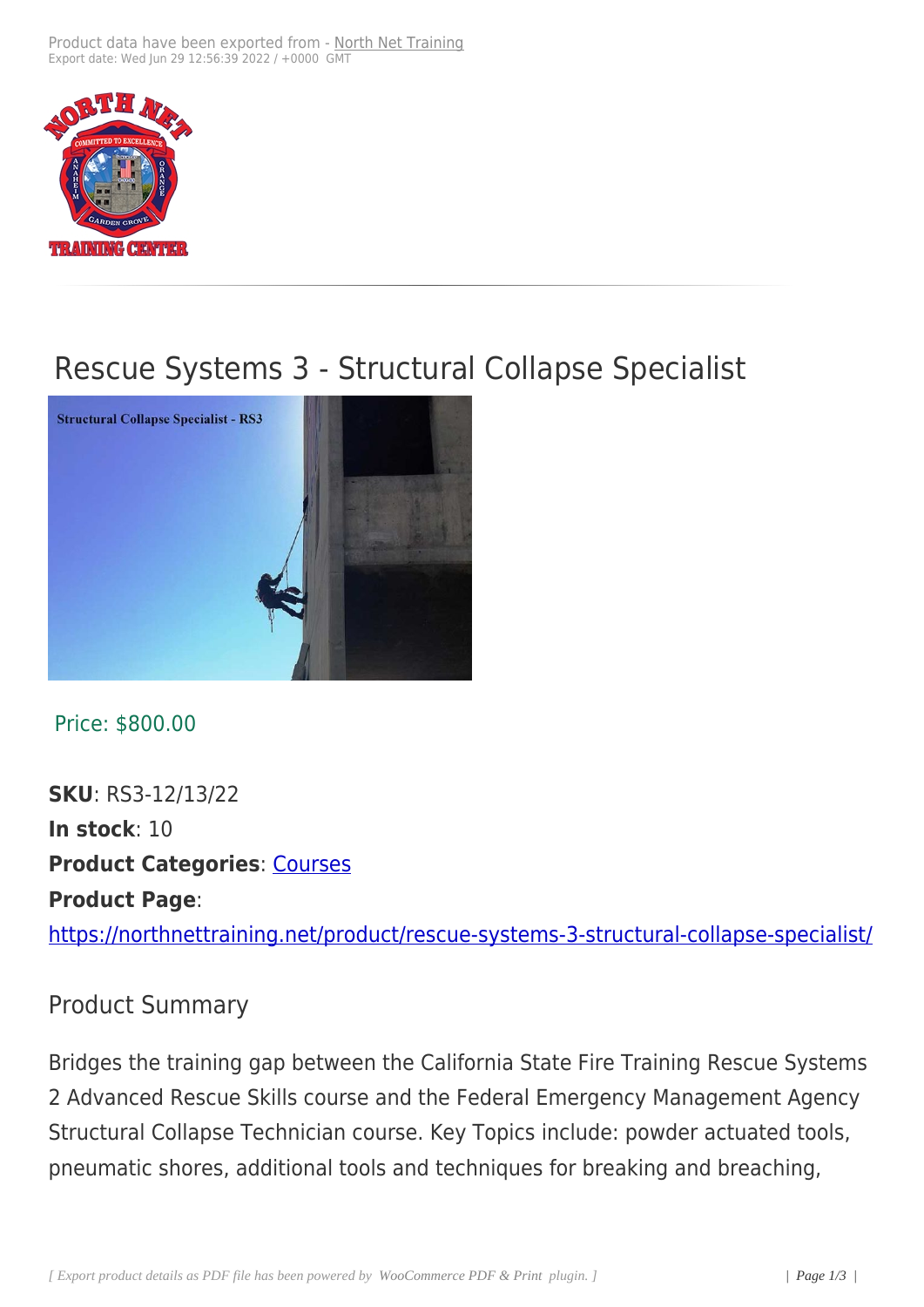cutting a tensioned cable, th[e "O" course,](https://northnettraining.net/?post_type=product&p=642) rigging, and crane operations. Senior Instructor: Rich Atwood Location: North Net Training Center Date: December 13-15, 2022 Time: 8:00 am – 5:00 pm Fee: \$ 800.00 per individual Prerequisites: Rescue Systems 2, Confined Space Rescue Technician, Trench Rescue Technician, Hazardous Materials (Operations Level) Upon class completion students will receive a California State Fire Marshal **Certificate** 

## Product Gallery